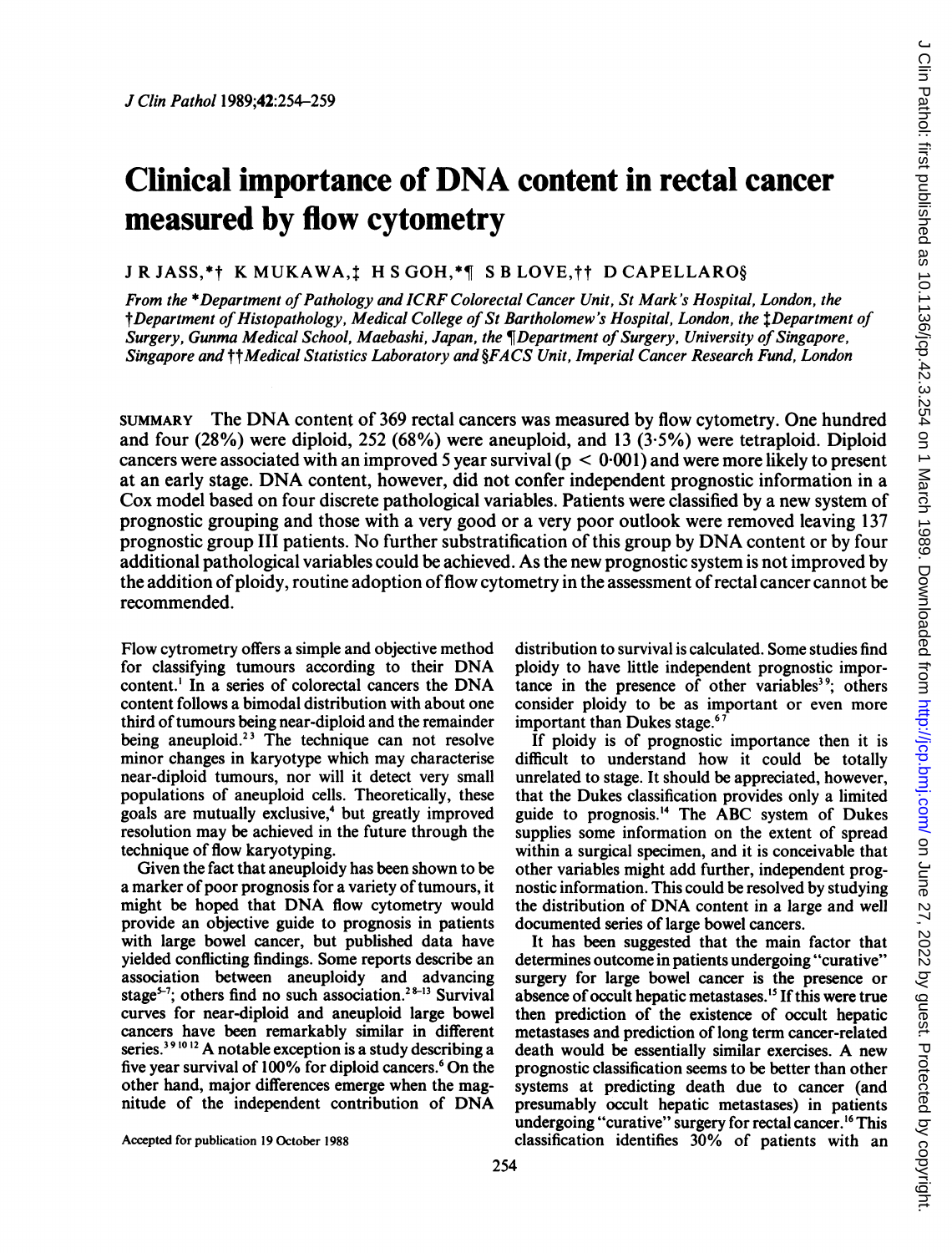excellent prognosis (group I), 30% with a good prognosis (group II), 20% with a fair prognosis (group III), and 20% with a poor prognosis (group IV). If aneuploidy were associated with an adverse outcome one would expect to find significant differences in the distribution of DNA content according to prognostic grouping. Analysis of the discrete variables that are used to derive the prognostic classification would determine which, if any, predicted aneuploidy. Finally, the predictive value of DNA analysis might be increased by removing cases having either a poor or a very good prognosis. Thus once cancers have spread to distant sites degree of ploidy becomes redundant.<sup>17</sup> Conversely, cases with no positive lymph nodes and little or no direct extension beyond the bowel wall will have an excellent prognosis, regardless of degree of ploidy.

## Material and methods

Most of the material used in this study was derived from a consecutive series of 331 patients undergoing "curative" surgery for rectal cancer and used previously to develop a new prognostic classification  $($ table 1).<sup>16</sup> One hundred and fifty patients formed the basis of an earlier report on DNA flow cytometry.<sup>3</sup> Fifty six of these were retested as a preliminary exercise to assess the reproducibility of the procedure. Only 299 of the 331 cases used to derive the new prognostic grouping could be studied because tissues from the remainder had been fixed in a mercury based fixative and gave unacceptable results. We wished to consider a particular prognostic group in isolation (group III) and therefore enlarged the number of group III cases to a total of 137 by adding 70 further cases from a second data set used to test the new prognostic classification.'6 All specimens used in this study (a final total of 369) were subjected to meticulous pathological examination and patients were followed up for at least 10 years or until death. Details of methods used in histopathological reporting have been published previously.'8

A single formalin fixed, paraffin wax embedded block was selected from each specimen, ensuring that this included the deepest point of direct spread in continuity. A suspension of single nuclei was prepared from a 50 um section, using the method pioneered by Hedley.<sup>19</sup> An adjacent 4  $\mu$ m section was stained with haematoxylin and eosin and examined to confirm the presence of tumour and ensure that the type and grade accorded with the pathological records. The nuclei were stained with propidium iodide. Flow cytometry was performed with a FACS <sup>I</sup> cell sorter using an argon ion laser tuned to the 488 nm line at <sup>a</sup> light power of 200 mW. Fluorescence was measured using <sup>a</sup> 610 nm long-pass filter and at least 20 000 nuclei were

Table 1 Derivation of new prognostic classification

|  | Prognostic groups derived from total score for each patient: |  |
|--|--------------------------------------------------------------|--|
|--|--------------------------------------------------------------|--|

| <b>Total score</b> | Prognostic group |
|--------------------|------------------|
| 0-1                | Ш                |
| h                  | IV               |

Number of positive lymph nodes:  $0 = 0$ ,  $1-4 = 1$ ,  $5+ = 2$ . Spread: within wall  $= 0$ , beyond wall  $= 1$ . Character of invasive margin: expanding = 0, infiltrating = 1.

Peritumoural lymphocytic infiltration: conspicuous =  $0,$  other = 1.

analysed for each case. Aneuploidy was defined as the presence of a population of nuclei giving a profile distinct from the diploid pattern (figs la and b). A peak with a DNA index of  $2.00$  and comprising at least  $10\%$ of the nuclear population was defined as tetraploid. Because one study has stated that diploidy confers a highly favourable prognosis,<sup> $7$ </sup> we elected to preserve



Fig 1 Diploid (a) and aneuploid (b)  $DNA$  histograms. Vertical axis measures number of nuclei and horizontal axis channel number or fluorescence intensity. There is an aneuploid Gl/O peak at channel number 100 (b).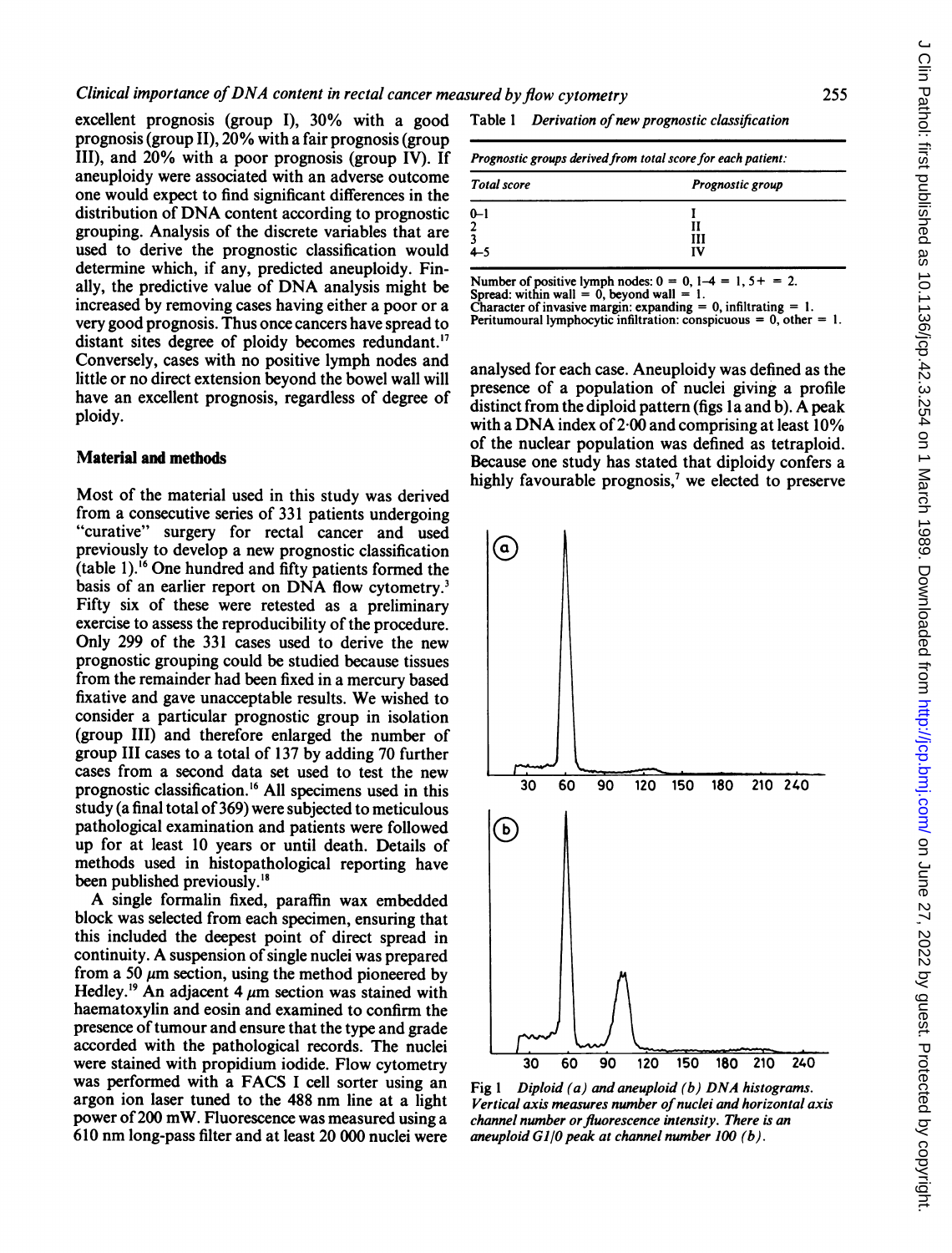Table 2 Relation between discrete pathological variables and ploidy

| Variable and grade Diploid |    | Aneuploid/<br>tetraploid | $\mathbf{r}^2$ | df             | p value |
|----------------------------|----|--------------------------|----------------|----------------|---------|
| Nodal state:               |    |                          |                |                |         |
| 0                          | 79 | 112                      |                |                |         |
| 1–4                        | 17 | 121                      | 34.9           | $\mathbf{c}$   | 0.001   |
| $5+$                       | 8  | 32                       |                |                |         |
| Invasive margin:           |    |                          |                |                |         |
| Expanding                  | 84 | 138                      |                |                |         |
| Intermediate               | 5  | 49                       | 26.5           | 2              | 0.001   |
| Infiltrating               | 15 | 78                       |                |                |         |
| Lymphocytic infiltration:  |    |                          |                |                |         |
| Conspicuous                | 41 | 41                       |                |                |         |
| Intermediate               | 30 | 101                      | 24.9           | $\overline{2}$ | <0.001  |
| Little/none                | 33 | 123                      |                |                |         |
| Direct spread:             |    |                          |                |                |         |
| None                       | 25 | 24                       |                |                |         |
| Slight                     | 64 | 163                      | 19.3           | $\mathbf{2}$   | < 0.001 |
| Extensive                  | 5  | 78                       |                |                |         |
| <i>Differentiation</i>     |    |                          |                |                |         |
| Well                       | 24 | 37                       |                |                |         |
| Moderate                   | 68 | 196                      | 4.5            | 2              | NS      |
| Poor                       | 12 | 32                       |                |                |         |
| Extramural venous spread:  |    |                          |                |                |         |
| No                         | 82 | 205                      | 0.03           | 1              | NS      |
| Yes                        | 22 | 60                       |                |                |         |



Fig 2 Kaplan-Meier survival curves for diploid  $(d)$ , aneuploid  $(a)$  and tetraploid  $(t)$  rectal cancers.

Jass, Mukawa, Goh, Love, Capellaro

Table <sup>3</sup> DNA distribution by new prognostic groups

|                                          |                               |                                      | Ш                              | IV                              |
|------------------------------------------|-------------------------------|--------------------------------------|--------------------------------|---------------------------------|
|                                          |                               | $No (%) \qquad No (%) \qquad No (%)$ |                                | $No($ %)                        |
| Diploid<br>Aneuploid/tetraploid<br>Total | 44 $(55.0)$<br>36(43.0)<br>80 | $32(36-4)$<br>56 $(63.6)$<br>88      | $17(12-4)$<br>121(87.6)<br>137 | $11(17-2)$<br>53 $(82.8)$<br>64 |

 $\chi^2$  3df = 52.0 (p < 0.001)<br> $\chi^2$  for trend 1df = 51.4 (p < 0.001).

the predictive value of this group by labelling all doubtful cases as aneuploid. In measuring the DNA content of what is assumed to be a uniform population of nuclei the adequacy of performance is given by the coefficient of variation (quotient of the standard deviation and the mean value of measured distributions).4 The mean coefficient of variation was 4.92%. Further details on the preparation of nuclear suspensions and flow cytometry are published elsewhere. $20$ 

DNA ploidy was added to the clinical and pathological database stored in a mainframe computer. Kaplan-Meier survival curves were constructed, deaths from causes other than cancer being treated as censored observations at the time of death. Patients dying within 30 days of surgery were excluded from the analysis. Thus the intended clinical end point was death due to cancer. The distribution of DNA content was determined in cases stratified by a new prognostic classification (table  $1$ )<sup>16</sup> and by the more familiar (d) Dukes system.<sup>21</sup> Cox regression (multivariate) analysis was undertaken using the BMDP2L program.<sup>22</sup> The prognostic contribution of DNA ploidy was examined in two models. Variables entered into the first model were discrete pathological observations shown (t) previously to be of independent prognostic importance: number of positive lymph nodes  $(0, 1-4, 5+)$ ,  $\text{L}_1$   $\text{L}_2$  penetration of bowel wall (no/yes), diffusely infiltrating invasive margin (no/yes) and conspicuous (a) peritumoral lymphocytic infiltration (yes/no).'6 Because the data set was not identical with that analysed previously, the assumption that the independent prognostic variables would be the same as before was tested by submitting all variables with individual

|  |  | Table 4 DNA distribution by Dukes stage |  |  |  |
|--|--|-----------------------------------------|--|--|--|
|--|--|-----------------------------------------|--|--|--|

|                                                 |                              |                               | СI                             | C <sub>2</sub>               |
|-------------------------------------------------|------------------------------|-------------------------------|--------------------------------|------------------------------|
|                                                 | No(%)                        | No(%) No(%)                   |                                | No (%)                       |
| <b>Diploid</b><br>Ancuploid/tetraploid<br>Total | $24(52-2)$<br>22(47.8)<br>46 | $55(37-7)$<br>91(62.3)<br>146 | $19(12-0)$<br>139(88.0)<br>158 | $6(31.6)$<br>13 (68.4)<br>19 |

 $\gamma^2$  3df = 40.0 (p < 0.001).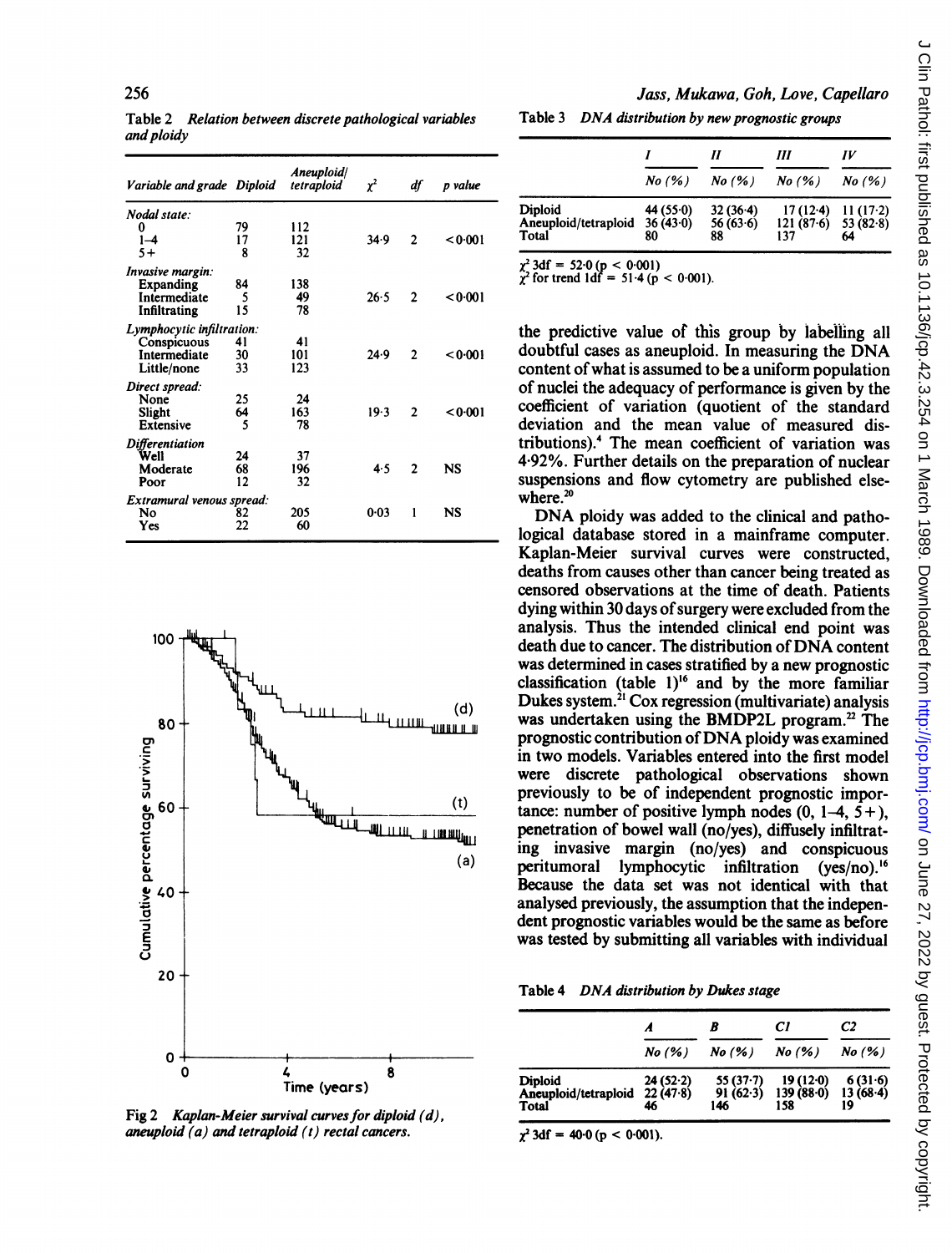Clinical importance of DNA content in rectal cancer measured by flow cytometry

Table 5 Summary of univariate survival analysis

| Variable                                | df            |        | Logrank $\chi^2$ p value |
|-----------------------------------------|---------------|--------|--------------------------|
| No of positive nodes $(0, 1-4, 5+)$     |               | 93.7   | 0.001                    |
| Dukes stage (A, B, C1, C2)              | $\frac{2}{3}$ | 82.6   | 0.001                    |
| Invasive margin (expanding,             |               |        |                          |
| intermediate, infiltrating)             |               | 75.5   | 0.001                    |
| Differentiation (well, moderate, poor)  | $\frac{2}{2}$ | 63.2   | 0.001                    |
| Lymphocytic infiltration                |               |        |                          |
| (conspicuous, intermediate, little/     |               |        |                          |
| none)                                   | $\frac{2}{2}$ | 52.9   | 0.001                    |
| Direct spread (none, slight, extensive) |               | 42.2   | < 0.001                  |
| DNA ploidy (diploid, aneuploid,         |               |        |                          |
| tetraploid)                             | 2             | $17-6$ | < 0.001                  |
| Extramural venous invasion (absent/     |               |        |                          |
| present)                                |               | 60     | 0.02                     |
| Type (adenocarcinoma, mucinous          |               |        |                          |
| carcinoma, signet ring cell)            |               | 0.3    | NS                       |
| Sex                                     |               | 0.4    | NS                       |
|                                         |               |        |                          |

Table 7 Cox regression model for Dukes stage, differentiation, and ploidy

| Variable with<br>coding | Coefficient error |                | Standard Likelihood<br>ratio $\chi^2$ | df | p value |
|-------------------------|-------------------|----------------|---------------------------------------|----|---------|
| Dukes 1                 | 2.34              | $1.02^{\circ}$ |                                       |    |         |
| Dukes 2                 | $3-09$            | 1.01           | $51-8$                                | 3  | < 0.001 |
| Dukes 3                 | 4.06              | $1-03$         |                                       |    |         |
| Differentiation 1       | $1 - 31$          | 0.34           | $21-8$                                | 2  |         |
| Differentiation 2       | 0.97              | 0.21           |                                       |    | < 0.001 |
| Ploidy                  | 0.63              | 0.25           | 70                                    |    | 0.008   |

Differentiation 2-1 = moderate, 2 = poor. Ploidy-I = diploid, <sup>2</sup> = aneuploid/tetraploid.

prognostic significance to Cox regression analysis. A second model based on Dukes stage and grade of differentiation was also constructed.

Survival analysis of prognostic group III cases alone was undertaken. Patients in this group can not be given a confident prediction of likely outcome and for this reason the possibility that other, hitherto uninvestigated variables might be of importance was studied.<br>These included size of tumour  $(< 3$  cm. These included 3-5 cm, > <sup>5</sup> cm), appearance of tumour (protuberant, ulcerating/circumscribed, and ulcerating/diffuse), rectal subsite (lower middle, upper, rectosigmoid), and extent of disease in bowel circumference  $(< 2$ quadrants, 2-3 quadrants, circumferential).

# **Results**

Five of the 56 retests gave different results: three previously aneuploid became diploid and two previously diploid became aneuploid. It was assumed that these cancers were heterogeneous with an aneuploid subpopulation and all five were regarded as aneuploid for the purposes of this study.

Of the 369 patients studied, 136 were recorded as dying of rectal cancer. There were 104 (28%) diploid, 252 (68%) aneuploid, and 13 (3.5%) tetraploid cancers. Associations were found between ploidy and

other discrete pathological variables: nodal state, direct spread, character of invasive margin and lymphocytic infiltration (table 2). In a logistic regression analysis, however, only nodal state, invasive margin, and lymphocytic infiltration had independent relations with ploidy (data not shown). Differentiation and venous invasion were not related to ploidy (table 2). In univariate survival analysis ploidy was a highly significant prognostic variable (logrank =  $17.6$ ;  $p < 0.001$ ) (fig 2). Five year survival for diploid and aneuploid cases was  $81.6\%$  and  $59.8\%$ , respectively. Distribution of DNA ploidy for cases stratified by <sup>a</sup> new prognostic classification (table 3) and by the Dukes classification (table 4) was skewed with diploid cancers being more common in prognostic group <sup>I</sup> and Dukes A cases. Because there were few tetraploid cancers and these were similar to aneuploid cases in terms of survival, aneuploid and tetraploid cancers are grouped together in these and most of the following analyses.

Although the association between ploidy and survival is significant, its logrank value was considerably lower than that of other variables (table 5). Furthermore, Cox regression analysis showed that the survival advantage conferred by ploidy lacked independence in a prognostic model containing four discrete prognostic variables (table 6) and retained

Table 6 Effect of adding ploidy to Cox regression model into which lymph node invasion, direct spread, invasive margin and lymphocytic infiltrate have been forced

| Variable with coding                                      | Coefficient | Standard error | Likelihood ratio $x^2$ df | p value    |
|-----------------------------------------------------------|-------------|----------------|---------------------------|------------|
| Positive lymph nodes $(1 = none, 2 = 1-4, 3 = 4+)$        | 0.89        | 0.12           | $50-2$                    | 0.0001     |
| Invasive margin $(1 = other, 2 = infinitiating)$          | 0.92        | 0.18           | 24.9                      | < 0.0001   |
| Lymphocytes $(1 = \text{conspicuous}, 2 = \text{other})$  | 0.90        | 0.34           | $8 - 6$                   | 0.004      |
| Spread $(1 = \text{within wall}, 2 = \text{beyond wall})$ | 2-11        | 1.01           | 9.1                       | 0.003      |
| Ploidy $(1 - diploid, 2 - aneuploid + tetraploid)$        | 0.24        | 0.24           | 1.1                       | $0.3$ (NS) |

When all variables with individual prognostic importance (table 5) were entered into a Cox regression model without forcing in selected variables the first four variables shown above were in the final model.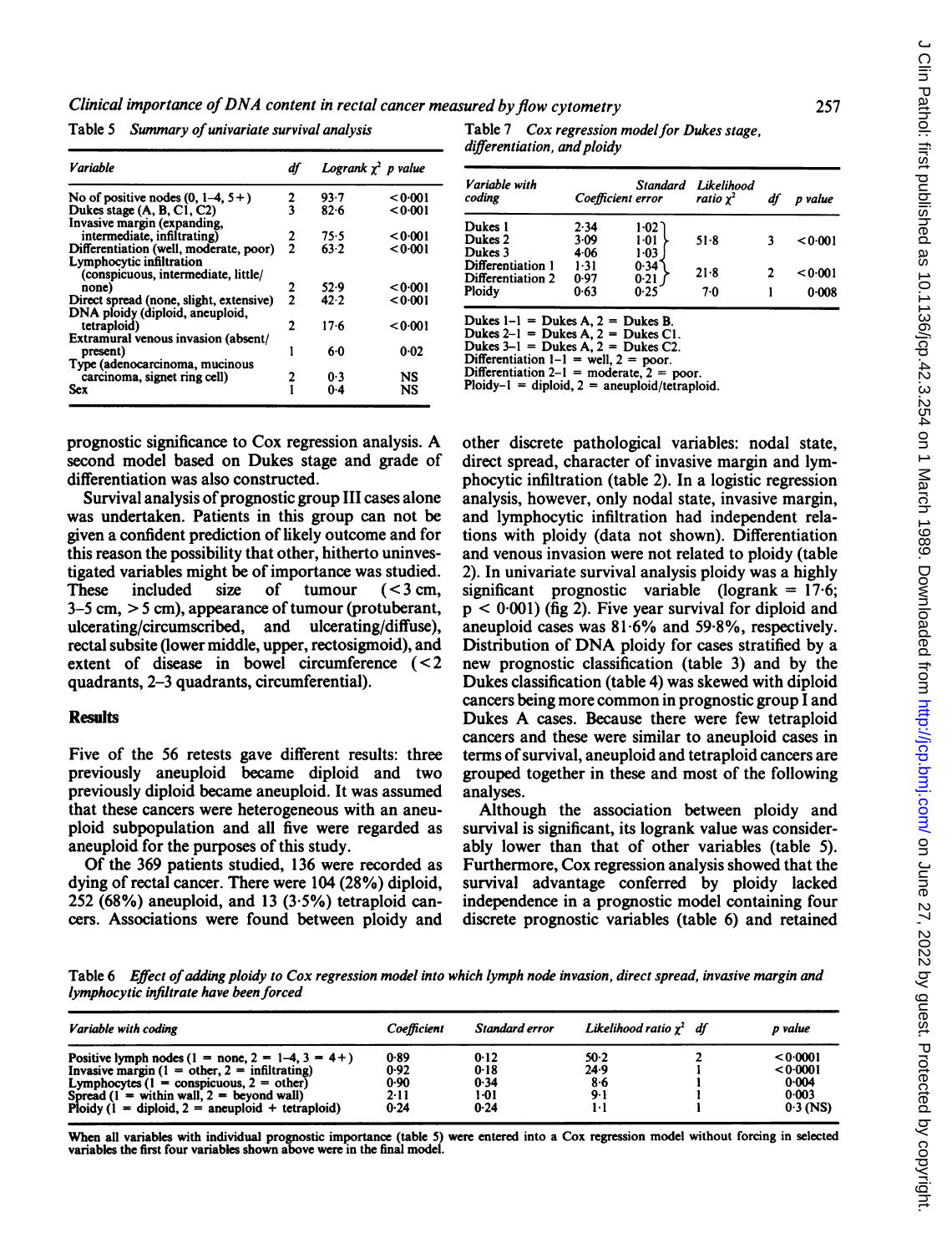Table 8 Logrank test for ploidy and other pathological variables in 137 prognostic group III cases

| <b>Variable</b>                                                      |   | Logrank $\chi^2$ p value |    |
|----------------------------------------------------------------------|---|--------------------------|----|
| Ploidy (diploid, aneuploid tetraploid)                               | 2 | 1.86                     | NS |
| Size $(< 3, 3-5, > 5$ cm)                                            | 2 | 1.51                     | NS |
| Gross appearance (protuberant,<br>ulcerating/circumscribed, diffuse) | 7 | 1.53                     | NS |
| Circumferent involvement $(< 2, 2-3)$<br>quadrants, circumferential) | າ | 0.24                     | NS |
| Subsite (lower. middle, upper rectum,<br>rectosigmoid)               | 3 | 1.57                     | NS |

Multivariate analysis confirmed that no variable was related to survival.

only a relatively small independent effect in the presence of Dukes stage and differentiation alone (table 7).

Neither ploidy nor any additional variable could be shown to influence survival in prognostic group III patients (table 8).

#### **Discussion**

This study succeeds in explaining certain reported inconsistencies regarding the role of flow cytometry in the assessment of large bowel cancer. The distribution of diploid and aneuploid cancers and their Kaplan-Meier survival curves do not differ appreciably from reports by others.<sup>21012</sup> Most authors, however, failed to show an association between DNA ploidy and Dukes stage,<sup>28-13</sup> whereas DNA content has been reported to provide independent prognostic information.<sup>67 10-12</sup> Our data contradict both of these conclusions. Thus the distribution of DNA content is related to Dukes stage (table 4) and to a new system of prognostic grouping (table 3) and confers no independent prognostic information in a model based on four discrete pathological variables (table 6). A small and clinically unimportant independent effect is seen in the presence of Dukes stage and differentiation alone (table 7). Thus the relatively small regression coefficient for ploidy limits the size of its independent contribution in this model. Furthermore, the exclusion of other independent prognostic variables, on the grounds that they are not as familiar as Dukes stage and differentiation, can not be justified. Although the assessment of lymphocytic infiltration and invasive margin is subjective, the exercise is simple and acceptable levels of intraobserver<sup>18</sup> and interobserver<sup>23</sup> agreement have been recorded. Failure by others to show an association between ploidy and stage may be explained by the small size of most series, the confounding effects introduced when pathological data may not have been collected with meticulous care, and the relatively weak prognostic effect of ploidy.

We considered that any small, independent con-

#### Jass, Mukawa, Goh, Love, Capellaro

tribution by ploidy might be increased by removing cases in which clinical outcome can be predicted with a high level of confidence. Thus survival analysis by ploidy was studied in prognostic group III cases alone (table 8). The fact that this did not turn out to be the case is not especially surprising as an independent effect by ploidy would have been detected by Cox regression analysis even if this had applied only to a particular subgroup. It remains to be explained, however, why ploidy should influence prognosis in univariate analysis of the entire series. The answer to this question lies in the pronounced weighting of diploid cancers in prognostic group I. Diploid tumours may be heterogeneous and include a group with a near-normal chromosomal constitution and a low biological aggressiveness—that is, a limited capacity for direct, lymphatic, and distant spread. Such a subgroup would be expected to be overrepresented within prognostic group I.

In a new system of prognostic classification group III is the least satisfactory because clinical outcome cannot be predicted with any measure of confidence. It is noteworthy that further substratification of this group could not be achieved by four additional variables (gross appearance, size, circumferential spread and rectal subsite) as well as by ploidy (table 8).

Claims that DNA flow cytometry might be of value in prognosis and indeed in patient management must be viewed with caution. While the technique provides prognostic information in univariate analysis and might be expected to contribute to the asssessment of biopsy material, its value for the patient is limited. Thus flow DNA cytometry does not assist in the identification of patients with an excellent prognosis or with a poor prognosis. Given the regression coefficient of 0-24 (table 6), the risk of cancer-related death in diploid patients compared with aneuploid/ tetraploid patients is 79%. Not only is the survival difference for individual patients very small, but the 95% confidence interval is sufficiently wide (49%- 126%) to allow for an improved prognosis in aneuploid cases. The existence of tumour heterogeneity in relation to DNA content is well documented.<sup> $\bar{2}4$ 25 In our</sup> series of 56 retests five gave differing results. The xistence of heterogeneity limits the value of DNA low cytometry further. One study describes a 100% ive year survival for diploid colorectal cancer and regards DNA flow cytometry as superior to Dukes staging.<sup>6</sup> This conclusion, however, was based on a small and highly selected series that included only three diploid Dukes C cases. We suggest that the differing estimates of the magnitude of the independent effect of DNA content on survival may reflect the expected variation between small series and different standards of pathological reporting.

J Clin Pathol: first published as 10.1136/jcp.42.3.254 on 1 March 1989. Downloaded from http://jcp.bmj.com/ on June 27, 2022 by guest. Protected by copyright on June 27, 2022 by guest. Protected by copyright. <http://jcp.bmj.com/> J Clin Pathol: first published as 10.1136/jcp.42.3.254 on 1 March 1989. Downloaded from

In conclusion, measurement of DNA content within